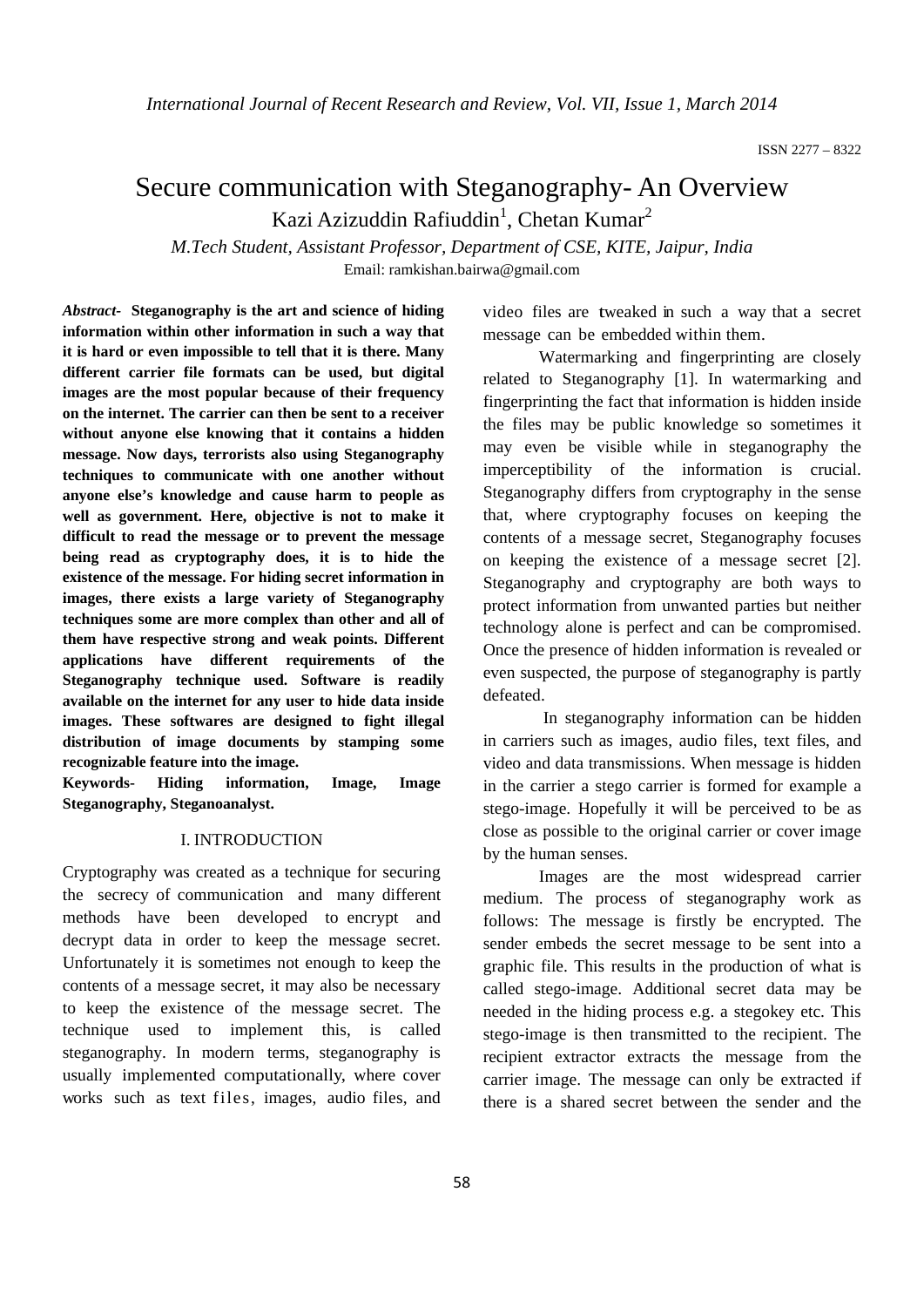recipient. This could be the algorithm for extraction or a special parameter such as stegokey. A stegoanalyst or attacker may try to intercept the stego image.

# II. OVERVIEW OF STEGANOGRAPHY

To provide an overview of steganography, terms and concepts should first be explained. An overview of the different kinds of steganography is given at a later stage.

#### *Origins of Steganography*

Steganography was around long before computers were invented. As long as people have desired to communicate in secret, steganography has been there, allowing them to at least attempt to do so. The term "steganography" dates back to 440 BC and derives from a Greek word meaning "covered or hidden writing." This word was used to refer to practices of leaders hiding messages sent to other leaders. One early such practice used by the Greeks was to scrape wax off of tablets, write on the wood underneath, and cover the message with the scraped off wax. In another early steganography example, a man's head was shaved, a message tattooed upon it, and the man sent to another leader to deliver the message after his hair had grown back and covered it so that others would not be aware he was carrying a message [3].

 Steganography came to what is now the United States as early as the Revolutionary War, during which it took the form of secret message drops, code words, and invisible inks used for communications between General George Washington and a group of spies [4]. It continued in use through additional wars, including World War I and II. Following the tragedy of September 11, 2001, investigations revealed that Al'Queda terrorists may have transmitted images containing hidden messages via usenet. Evidence exists primarily in the form of Islamic extremist websites that provide information on how to embed data in images [4]. Though the use of steganography in planning 9/11 was not confirmed, the possibility of its use sparked new interest in steganography, and led to further research into its use and its prevention.

*Steganography concepts* 

In this section, we will discuss how actually the steganography concept works. In our example shown below a secret image is being embedded inside a cover image to produce the stego image.

 Firstly embedding and hiding information is to pass both the secret message and the cover message into the encoder. Inside the encoder, one or several protocols will be implemented to embed the secret information into the cover message. The type of protocol will depend on what information you are trying to embed and what you are embedding it in. For example, you will use an image protocol to embed information inside images.



Fig.1 Image Protocol

A key is often needed in the embedding process. This can be in the form of a public or private key so you can encode the secret message with your private key and the recipient can decode it using your public key. In embedding the information this way, you can reduce the chance of a third party attacker getting hold of the stego object and decoding it to find out the secret information. Although Steganography is an ancient subject, the modern formulation of it is often given in terms of the *prisoner's problem* proposed by Simmons where two inmates wish to communicate in secret to hatch an escape plan. All of their communication passes through a warden who will throw them in solitary confinement should she suspect any covert communication [5].

#### *Different Kinds of Steganography*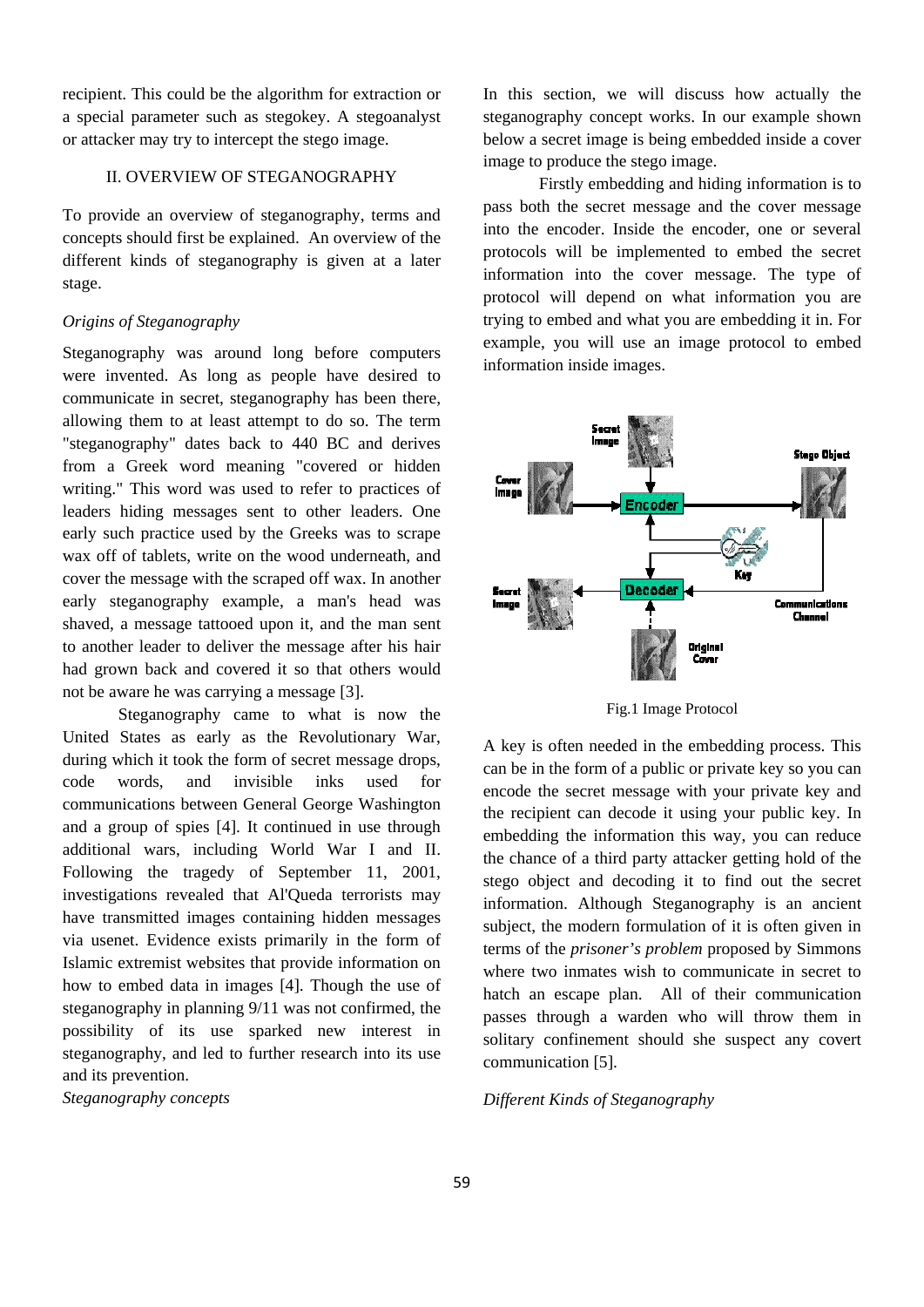All digital file formats can be used for steganography, but the formats that are more suitable are those with a high degree of redundancy. Redundancy can be defined as the bits of an object that provide accuracy far greater than necessary for the object's use and display. The redundant bits of an object are those bits that can be altered without the alteration being detected easily [6]. Image and audio files especially comply with this requirement, while research has also uncovered other file formats that can be used for information hiding.



Text - Hiding information in text is historically the most important method of steganography. An obvious method was to hide a secret message in every nth letter of every word of a text message. It is only since the beginning of the Internet and all the different digital file formats that is has decreased in importance [7]. Text steganography using digital files is not used very often since text files have a very small amount of redundant data.

Image - digital images are the most popular because of their frequency on the Internet. Also large amount of redundant bits present in the digital representation of an image, images are the most popular cover objects for steganography.

Audio- In audio steganography, secret message is embedded into digitized audio signal which result slight altering of binary sequence of the corresponding audio file. There are several methods are available for audio steganography. Some of them are LSB Coding, Phase Coding, Spread Spectrum, Echo Hiding etc.

Video - Although Image files BMP are perfect for steganographic use, they are able to carry only small files. So there is a problem, how to get much enough files to hide our message, and what to do to read them in a correct order? Good way out is to hide information in a video file, because as we know, AVI files are created out of bitmaps, combined into one piece, which are played in correct order and with appropriate time gap. Keeping that in mind all we have to do is to get out is file single frames and save them as BMP files. If we'll use algorithm for hiding data in digital pictures, we can hide our message in bitmap obtained in this way, and then save it into new AVI file.

Protocol - The term protocol steganography refers to the technique of embedding information within messages and network control protocols used in network transmission [8]. In the layers of the OSI network model there exist covert channels where steganography can be used. An example of where information can be hidden is in the header of a TCP/IP packet in some fields that are either optional or are never used. A paper by Ahsan and Kundur provides more information on this [8].

# III. IMAGE STEGANOGRAPHY

Millions of images moving on the internet each year it is safe to say that digital image steganography is of real concern to many in the IT security field. Digital images could be used for a number of different types of security threats. In the corporate world the sending of a harmless looking bitmap file could actually conceal the latest company secrets. JPEGS could be used in the government to conceal the latest military secrets. It is believed that the terrorists that died in the 9-11 crash in New York had aircraft configuration plans sent to them hidden inside of a digital image. It is felt that the use of steganography has allowed the terrorists cells to communicate without the fear of being caught [9].

 The use of digital images for steganography makes use of the weaknesses in the human visual system, which has a low sensitivity in random pattern changes and luminance. [10] The human eye is incapable of discerning small changes in color or patterns and because of this weakness text or graphic files can be inserted into the carrier image without being detected. Each graphic image is made up of what is called pixel elements (pixels). Each elements color is determined by the numerical value that it is assigned, ranging from 0 to 255.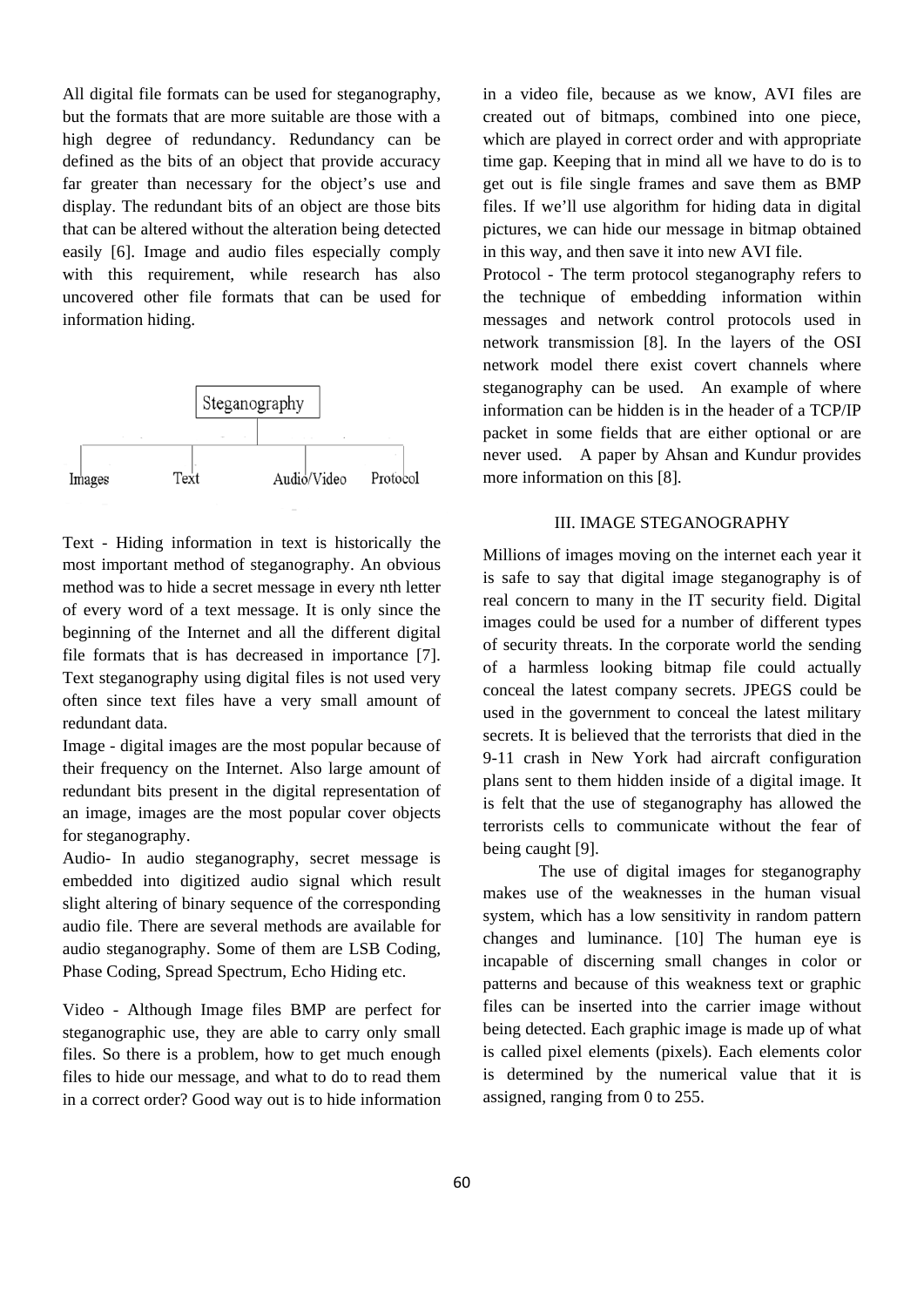## *Image steganography techniques-*

- a) LSB method: The popular and oldest method for hiding the message in a digital image is the LSB method. In LSB method hide the message in the least significant bits (LSB's) of pixel values of an image. In this method binary equivalent of the secret message is distributed among the LSBs of each pixel [11].
- b) Parity Checker Method: According to this method, 0 can be inserted at a pixel location if that pixel has odd parity i.e. the number of 1's in the binary value of the pixel should be odd. Similarly, 1 can be inserted at a pixel location if that pixel has even parity i.e. the number of 1's in the binary value of pixel should be even. If the corresponding parity does not exist at a pixel location either for 0 or 1, then make corresponding parity at that pixel location (odd parity for 0 and even parity for 1) by adding or subtracting 1 to the pixel location such that the change in the image quality should not be visible to the human visual system (HVS) [12].
- c) PVD Method: The pixel value differencing (PVD) method proposed by Wu and Tsai can successfully provide both high embedding capacity and outstanding imperceptibility for the stego- image. The pixel value differencing (PVD) method segments the cover image into non overlapping blocks containing two connecting pixels and modifies the pixel difference in each block (pair) for data embedding. A larger difference in the original pixel values allows a greater modification [13].
- d) Tri-way PVD Method: This method is an improvement of the PVD method in terms of hiding capacity. In PVD method, only one direction is referenced whereas in these method three directional edges i.e. horizontal, vertical and diagonal edges are taken into consideration in order to hide the secret data bits [14].
- e) Pixel Indicator Technique: The pixel indicator technique uses the least two significant bits of one channel from the Red, Green and Blue channel as an indicator for existence of data in other two channels. The indicator channels are chosen in sequence with Red being the first. Table 3.2 shows

the relation between the indicator bits and amount of hidden data stored in the other [15].

- f) Local Pixel Adjustment Technique: Local Pixel adjustment process improves the image quality of the stego-image. Local pixel adjustment process only considers the last three significant bits and the fourth bit but not all bits. The local pixel adjustment method is not optimal. As the local Pixel Adjustment process modifies the LSBs, the technique cannot be applied to data hiding schemes based on simple LSB substitution [16].
- g) Optimal Pixel Adjustment Technique: This is the technique given by Chan et. al in 2003. This is a data hiding scheme which uses simple LSB substitution with an optimal pixel adjustment process. This method provides less change in image quality as compared to the LSB Method and local pixel adjustment process (LPAP). The image quality of the stego-image is improved by using this method [17].
- h)  $6<sup>th</sup>$ ,  $7t<sup>h</sup>$  and  $8<sup>th</sup>$  Bit Method: in these method  $6<sup>th</sup>$ ,  $7<sup>th</sup>$ and  $8<sup>th</sup>$  bits of the image pixels are used to hide the message. Since this method involves 8th bit for hiding the message, intruder can easily change 8th bit of all image pixels and this may result in the loss of message. To avoid this, time factor has been introduced, i.e. at some time t1, sender sends the cover object with message and at some other time t2 sender sends the cover object without message. Sender and recipient agree on this time factor initially before starting any communication. The advantage of introducing time factor (slot) is that if least significant bits of all pixels are changed by the intruder even then the message can be retrieved by comparing the two cover objects, i.e. one containing the message and the other not containing the message [18].

#### IV. CONCLUSION

In this paper we discussed about Steganography concept with basic workflow, its origin and different types. Also we discussed image steganography in details with various techniques. Although only some of the main image steganographic techniques were discussed in this paper, one can see that there exists a large selection of approaches to hiding information in